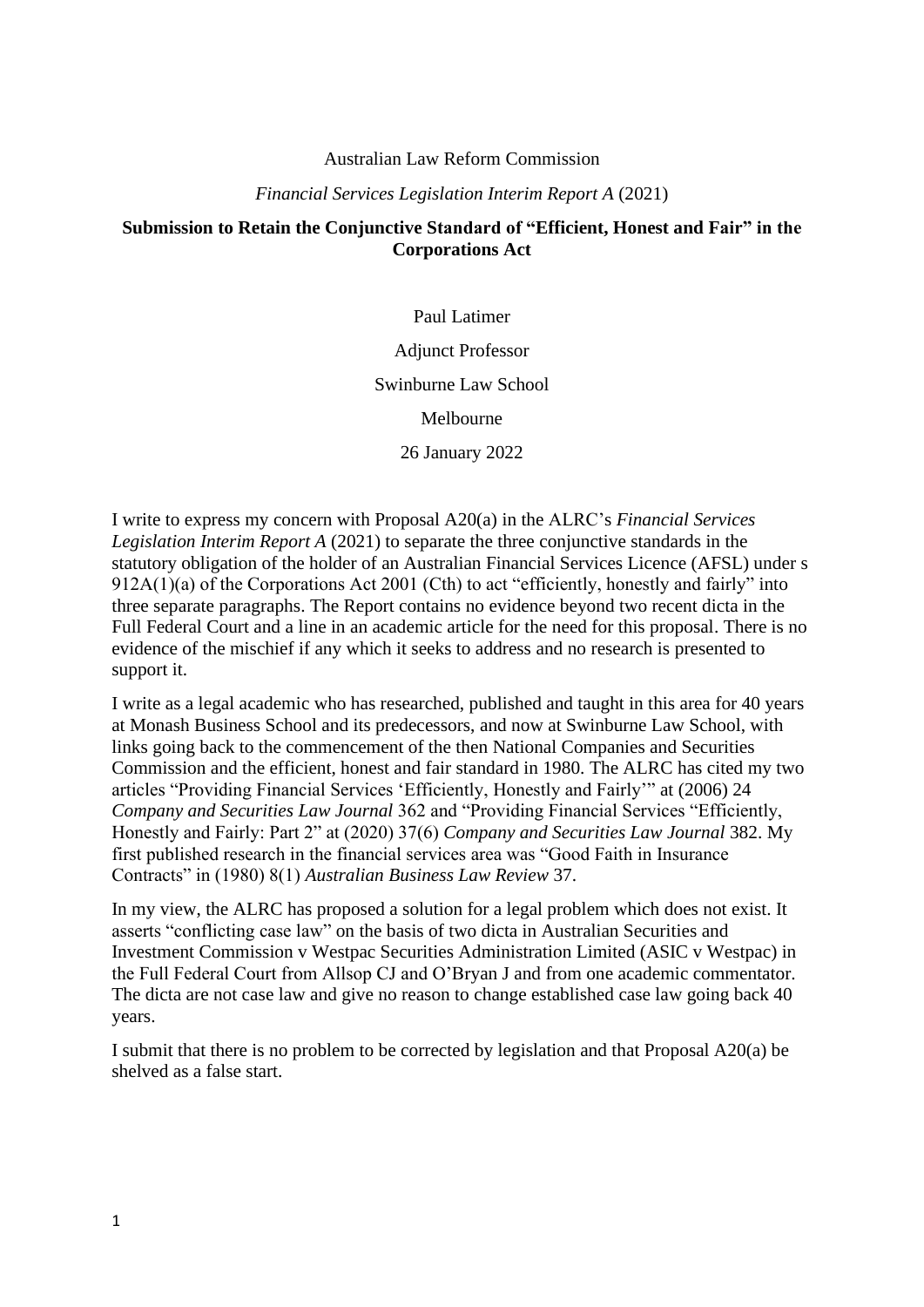This submission is set out as follows:

(1) *Submission – Shelve Proposal A20(a)*  (2) *Some History of the Statutory General Obligation to do All Things "Efficiently, Honestly and Fairly"*  (3) *The ALRC has been Distracted by Two Dicta Which Question the Conjunctive Reading of Efficient, Honest and Fair*  (4) *The Disjunctive Interpretation Would Destroy the Hendiadys of the Three Part Standard of Efficient, Honest and Fair* (5) *The Conjunctive Interpretation is Confirmed in Almost 40 Years of Case Law* (6) *Submission – Repeat, Shelve Proposal A20(a) (7) Further Research*

# **(1)** *Submission – Shelve Proposal A20(a)*

Proposal A20(a) of the ALRC's *Financial Services Legislation Interim Report A* (2021) (Report) recommends separating the three conjunctive standards in the statutory obligation of the holder of an Australian Financial Services Licence (AFSL) under s 912A(1)(a) of the *Corporations Act 2001* (Cth) to act "efficiently, honestly and fairly" into three "individual paragraphs". The Report contains little evidence beyond two recent dicta in the Full Federal Court in ASIC v Westpac<sup>1</sup> and a line in an academic article that a "cloud of uncertainty now hangs over the future treatment of s  $912A(1)(a)$ <sup>3</sup> for the need for this proposal. There is no evidence of the mischief if any which it seeks to address, and no research is cited to substantiate any uncertainty in support of the proposal.

The Proposal would amend s 912A(1)(a) and its extensive caselaw which goes back to the enactment of its predecessor in 1980. The benefit of such a proposal would not be what the ALRC called "not free from doubt (Report, [13.65]).

The efficient, honest and fair standard is at the heart of the regulation of the conduct of holders of an AFSL and their representatives. Its importance can only grow after it has been "weaponised" with amendments in 2019.<sup>3</sup>

I submit that the ALRC has proposed a solution for a legal problem which does not exist. It asserts "conflicting case law" (Report, [13.43]) on the basis of two dicta in *Australian* 

<sup>1</sup> *Australian Securities and Investment Commission v Westpac Securities Administration Limited* [2019] FCAFC 187; (2019) 373 ALR 455, [171] (Allsop CJ); [424] (O'Bryan J); (ASIC v Westpac).

<sup>&</sup>lt;sup>2</sup> Joshua Anderson, "Duties of Efficiency, Honesty and Fairness Post-Westpac: A New Beginning for Financial Services Licensees and the Courts?" (2020) 37 C&SLJ 450, 453, cited by ALRC, [13.63].

<sup>3</sup> Following commencement of the *Treasury Laws Amendment (Strengthening Corporate and Financial Sector Penalties Act 2019* (Cth) s 2: ALRC, n 1, [13.50], citing Anderson, n 2, 466.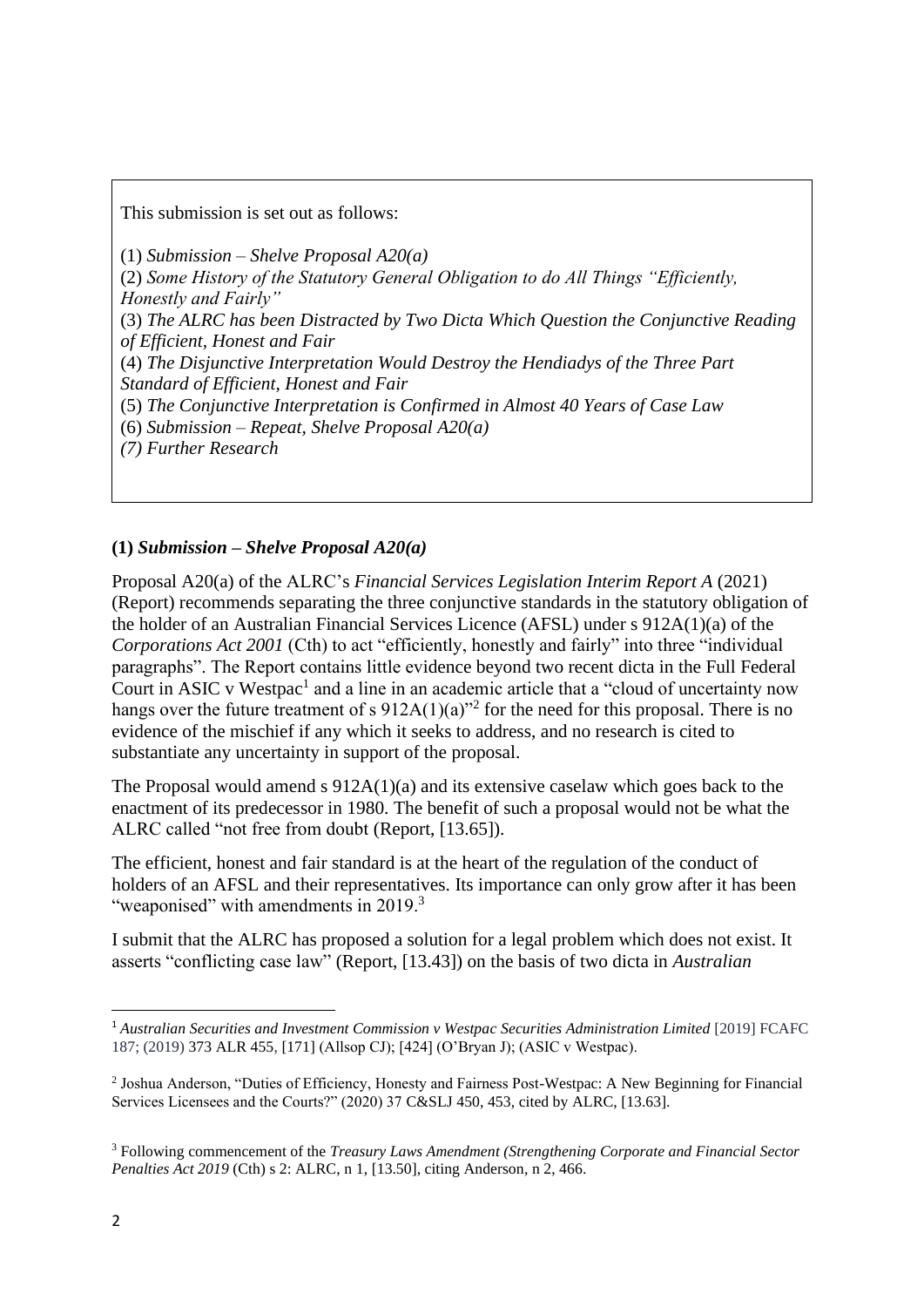Securities and Investment Commission v Westpac Securities Administration Limited<sup>4</sup> in the Full Federal Court from Allsop CJ and O'Bryan J and from one legal author in an academic article.<sup>5</sup> The dicta are not case law and give no reason to change established case law going back 40 years unless and until there is an authoritative determination of an appellate court following full argument (Report, [13.54).

# **(2)** *Some History of the Statutory General Obligation to do All Things "Efficiently, Honestly and Fairly"*

The evidence of financial market misconduct presented in the Rae Report  $(1974)^6$  and its recommendations were fresh in mind in the early years of Australia's first national financial services regulation. The collapse of the Poseidon mining boom in 1970 and the failures of self-regulation motivated action by the Commonwealth government, and a Senate Committee known by the name of its first chair was appointed to investigate the collapse and the failures of the self-regulation of the financial services sector. The evidence revealed widespread evidence of misconduct, conflict of interest and the failure of self-regulation. Stock exchanges had failed to ensure that their stock exchange members provided an "honest, skilled, unbiased and efficient service".<sup>7</sup>

The origin of the general obligation to do all things "efficiently, honestly and fairly" was in the first State-based financial services legislation such as the *Securities Industry Act 1970* (Vic) s 19(1)(a) and the equivalents in the other three then non-Labor states of NSW, Queensland and Western Australia administered by the-then Interstate Corporate Affairs Commission. This was going to be replaced by *Corporations and Securities Industry Bill 1974* (Cth) (the *"Murphy Bill"*) which was never passed as it lapsed with the dismissal of the Whitlam government in 1975. Instead it was replaced with the Fraser government's Commonwealth-State Scheme for Co-operative Companies and Securities Regulation signed in 1978 and in force in 1980 (Co-operative Scheme) which involved Commonwealth and state legislation administered by the new National Companies and Securities Commission (NCSC) and the State and Territory Corporate Affairs Commissions. Section 48(a)(v) of the *Securities Industry Act 1980* (Cth) and the matching State Codes included the duty of the holder of an AFSL to do all things "efficiently, honestly and fairly" as one of the prerequisites for the grant of an AFSL. This standard was added to the Securities Industry Act and Codes by an amendment in 1981 as grounds for revocation or suspension of an AFSL (s  $60(1)(b)(ii)$ ).

There was never any doubt that the efficient, honest and fair standard imposed a "single, composite and omnibus obligation rather than three individual obligations" (ALRC, [13.55]),<sup>8</sup> that each "conditioned" the other and that the three obligations were never intended

<sup>7</sup> Rae Report, n 6, [15.6].

<sup>8</sup> Paul Latimer, "Providing Financial Services 'Efficiently, Honestly and Fairly'" (2006) 24 C&SLJ 362; Paul Latimer, "Providing Financial Services "Efficiently, Honestly and Fairly: Part 2" (2020) 37 C&SLJ 382.

 $<sup>4</sup>$  Above, n 1.</sup>

 $<sup>5</sup>$  Above, n 2</sup>

<sup>6</sup> Senate Select Committee on Securities and Exchange, Parliament of Australia, *Australian Securities Markets and their Regulation* (1974) (Rae Report).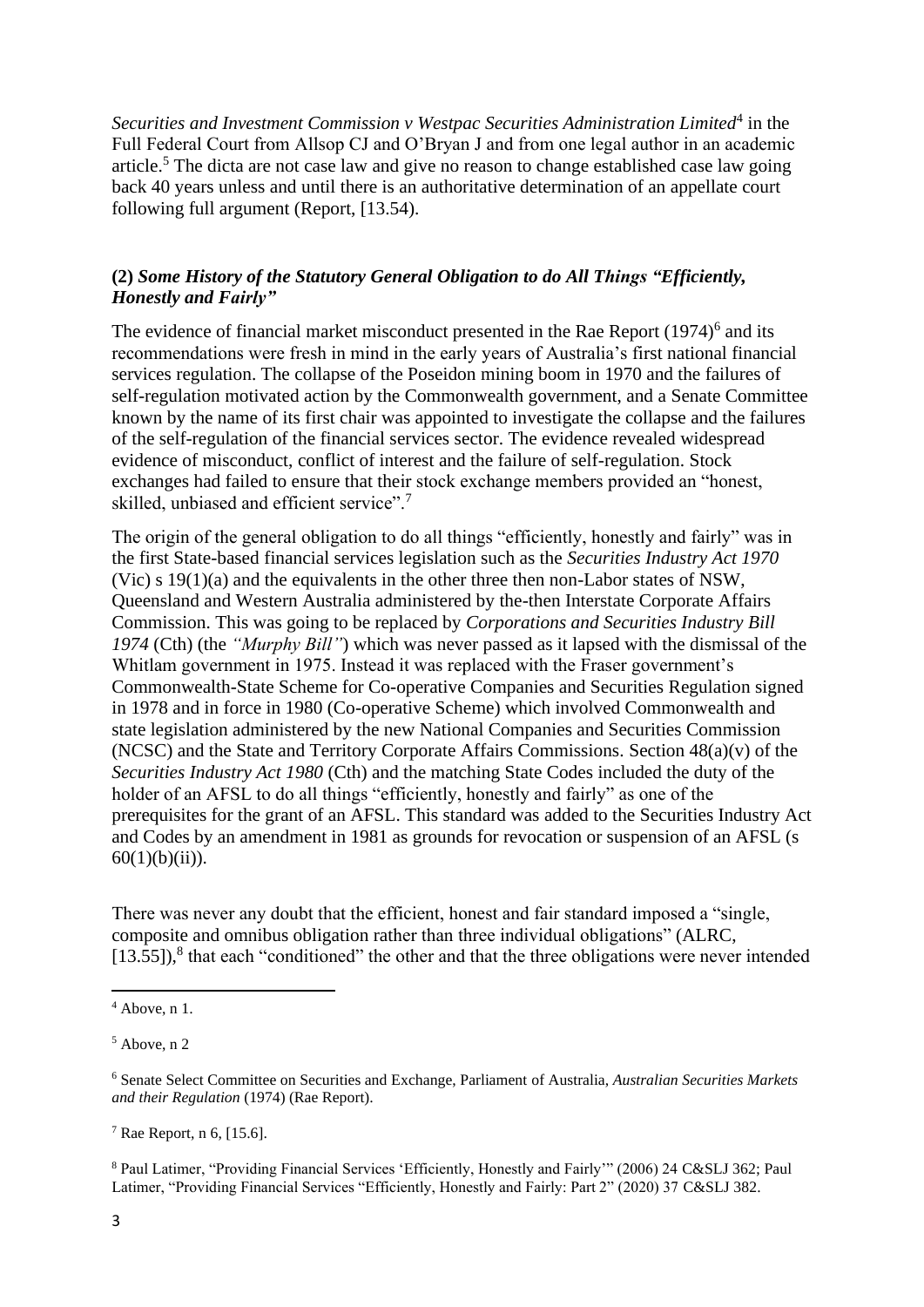to stand alone as individual standards (ALRC, [13.55]). The standard was to be conjunctive and compendious. Compendious at that time had the same meaning as expressed by Allsop CJ, namely a "single, composite concept, rather than containing three discrete behavioural norms".<sup>9</sup> The standard of "efficiently, honestly and fairly" is a compendious phrase which has always been given a conjunctive interpretation.<sup>10</sup>

I write with personal knowledge of the origin of the efficient, honest and fair standard, and in so doing, I write to commemorate the memory of one of the architects of the section, the late Leigh Masel, the foundation chair of the predecessor of ASIC, the NCSC (1982-1991).

I had personal interaction with Leigh Masel in the 1980s and heard him explain his vision for the then-new efficient, honest and fair standard many times.<sup>11</sup> Masel hosted me as a visiting lawyer and researcher in the very early days of the NCSC during a university sabbatical in 1982. In return, as a staff member at the predecessor of what is now the Monash Business School, I hosted Masel when he was appointed a Visiting Fellow in  $1985$ <sup>12</sup>

I can answer your question that there was never any doubt that the efficient, honest and fair standard imposed a "single, composite and omnibus obligation rather than three separate obligations" (ALRC, [13.55]), that each "conditioned" the other and that the three obligations were never intended to stand alone (ALRC, [13.55]). Masel intended the standard to be conjunctive and compendious and was proud of its scope. Compendious at that time had the same meaning as used by Allsop CJ, namely a "single, composite concept, rather than containing three discrete behavioural norms".<sup>13</sup> I remember Masel saying that the standard would replace the traditional standard of "fit and proper person" in legislation like the Securities Industry Act 1970 (Vic) s 19(1)(a) which was static in point of time and did not test the performance of the licensee.

Masel was an influential spokesperson for the-then new Co-operative Scheme of financial regulation, and presented endless speeches to promote the new NCSC and its role. His words would have been heard by and known to the legal profession and the financial services industry, and his views would be on record in the many addresses he gave as foundation chair of the then NCSC. They would have been deposited in the then NCSC library, and sadly, as they were largely before IT, they cannot be searched online.

[https://download.asic.gov.au/media/1310473/AICD\\_speech\\_090703.pdf.](https://download.asic.gov.au/media/1310473/AICD_speech_090703.pdf)

[https://www.monash.edu/\\_\\_data/assets/pdf\\_file/0010/2569681/1985-08-19.pdf](https://www.monash.edu/__data/assets/pdf_file/0010/2569681/1985-08-19.pdf)

 $13$  ASIC v Westpac (n) [170].

<sup>&</sup>lt;sup>9</sup> ASIC v Westpac, [170].

<sup>10</sup> This commenced with Young J in *Story v National Companies and Securities Commission* (1988) 13 NSWLR 661, 672; cited by ALRC, n 1 [13.56]; upheld in *ASIC v Westpac Securities Administration Limited* [2018] FCA 2078, with authorities cited at [416]-[420] (Gleeson J).

<sup>11</sup> See, eg, David Knott, *ASIC Friend or Foe of Business*, Speech, 9 July 2002. Knott reflects on the role and vision of Leigh Masel in the first two pages.

<sup>12</sup> Masel's educative tone is evident in "Microeconomics Suffers From Neglect", *Monash Reporter*, 19 August 1985.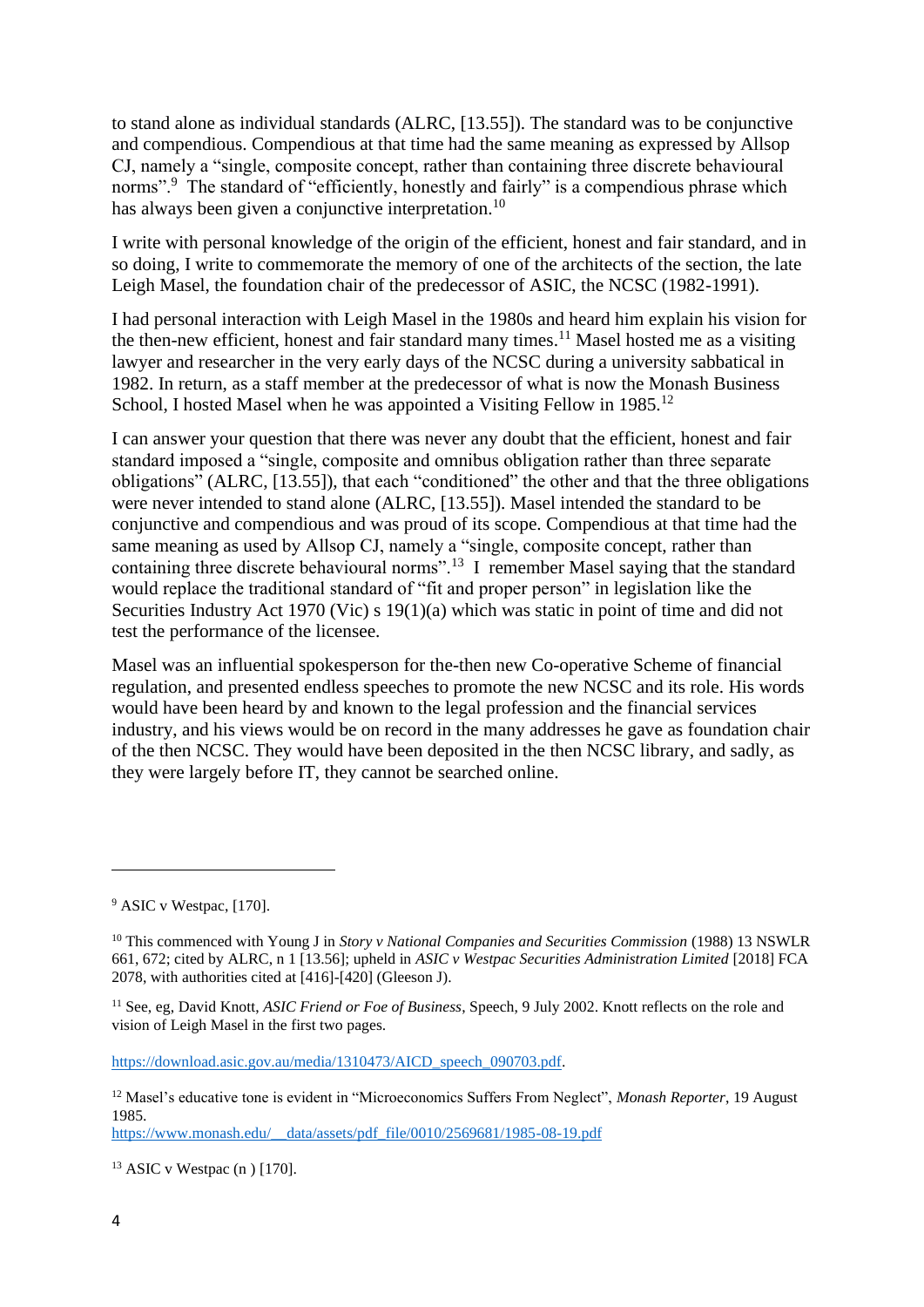## **(3)** *The ALRC has been Distracted by Two Dicta Which Question the Conjunctive Reading of Efficient, Honest and Fair*

I submit that the ALRC has been distracted by two dicta in the Full Federal Court which question whether efficient, honest and fair is conjunctive or disjunctive.<sup>14</sup> The ALRC should remember that dicta are incidental comments made by a judge in passing which are not essential to the judgment. They are not authorities and should not be cited as grounds to repeal 34 years of case law.

In ASIC v Westpac, Allsop CJ made the surprising statement that "if a body of deliberate and carefully planned conduct can be characterised as unfair, even if it cannot be described as dishonest, such may suffice for the proper characterisation to be made."<sup>15</sup> Unfair conduct does not fulfil the three prerequisites of the section, and no authority is cited to amend the section by rewriting it to replace the conjunctive "and" with the disjunctive "or". There appears to be no appreciation that this is flagging an attempt to change the legislation by judicial activism.<sup>16</sup> Further, this interpretation is inconsistent with his Honour's later comments on the conjunctive standard of efficient, honest and fair which were offered to support the comments of Gleeson J as the primary judge on the operation of the efficient, honest and fair standard,  $17$  but he did question its scope:  $18$ 

.. I would reserve for an occasion where the matter was fully argued the question whether the phrase is compendious and, if it is, its meaning and application. In particular, I would reserve my views as to the consequences of demonstrating unfairness in the provision of financial services and any need for additional ethical failing.

Similarly, O'Bryan J, after citing the compendious approach to "efficiently, honestly and fairly" in Story,<sup>19</sup> Camelot,<sup>20</sup> Avestra Asset Management<sup>21</sup> and Gleeson J as the primary judge in the Westpac case, $^{22}$  then expressed "considerable reservations about the view that the words 'efficiently, honestly and fairly' should be read compendiously in the manner suggested by Young J in *[Story](https://jade.io/citation/1322594)*".<sup>23</sup> Further, O'Bryan J, like Allsop CJ, strayed from the principles of statutory interpretation which govern the conjunctive use of "and" applied the

 $15$  ASIC v Westpac, [170].

<sup>16</sup> Described as a "political slogan" with perjorative overtones by Ronald Sackville, "Do Judges Make Law? Some Aspects of Judicial Law Making" (2001) 5(1) *University of Western Sydney Law Review* 59.

<sup>17</sup> ASIC v Westpac,  $[170] - [171]$ .

<sup>18</sup> ASIC v Westpac, [171], cited by ALRC, n 1, [13.59].

 $19$  Above, n 10.

<sup>20</sup> *ASIC v Camelot Derivatives Pty Ltd (In Liq)* [2012] FCA 414.

<sup>21</sup> *ASIC v Avestra Asset Management Ltd (In Liq)* [2017] FCA 497.

<sup>22</sup> *ASIC v Westpac Securities Administration Limited, in the matter of Westpac Securities Administration Limited* [2018] FCA 2078, [416]-[428], cited in summary in ASIC v Westpac, [422] - [423].

<sup>23</sup> ASIC v Westpac, [424].

 $14$  Above, n 1.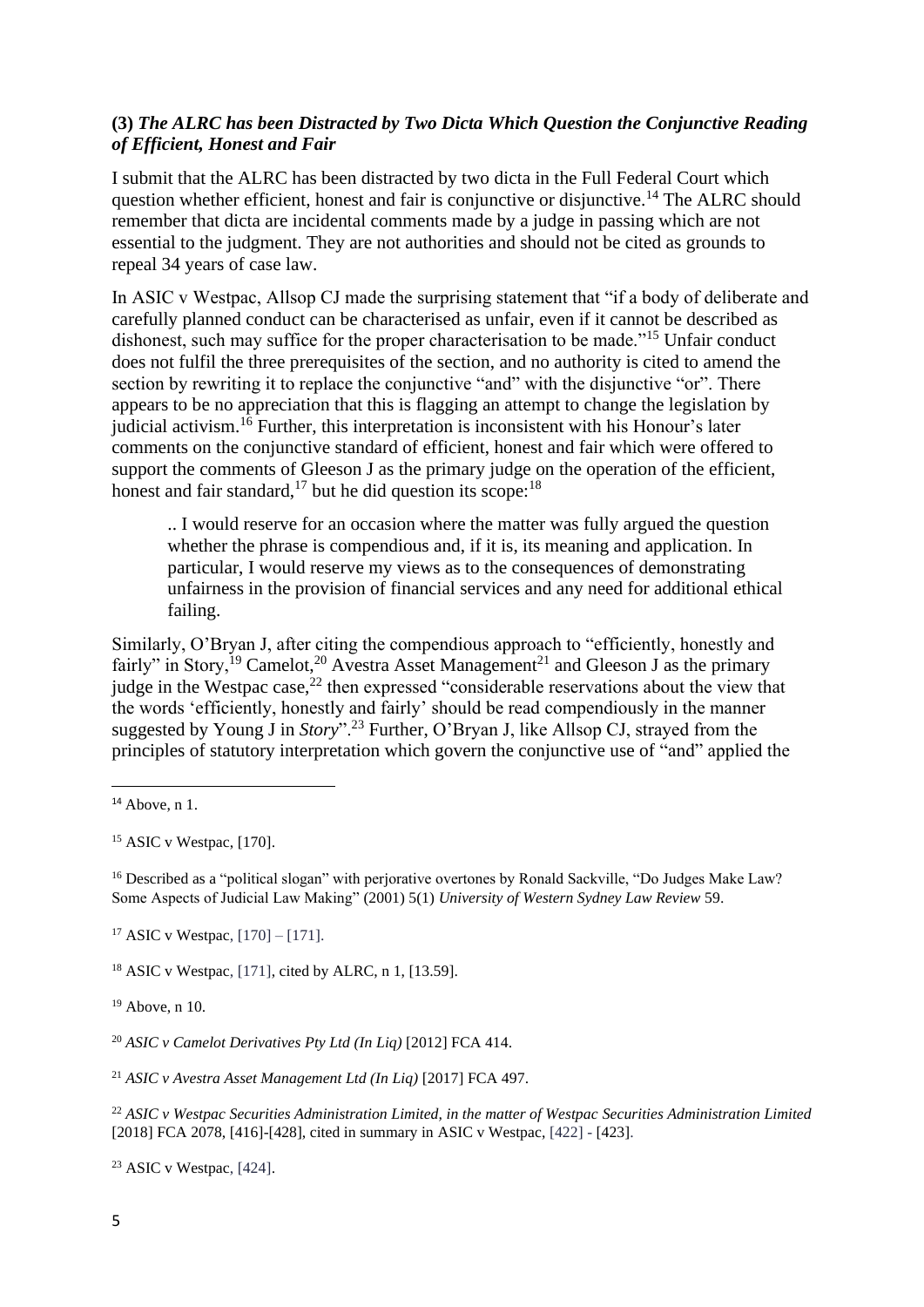disjunctive "or" in the phrase "efficiently, honestly and fairly" to state that the three obligations are concurrent,<sup>24</sup> and went on to state that the defendant did not comply with what he styled as the "significant aspect" of the section, namely to act fairly, with no mention of the other two standards.<sup>25</sup> There is no authority in the policy behind the efficient, honest and fair standard and its caselaw to separate and to rank the three standards in this manner.

These dicta of the Full Federal Court in 2019 may be worth considering if they come within the words of the section and their implementation would lead to an improvement in the law. At this stage, they do not warrant action by the ALRC on the basis that as dicta they may or may not be confirmed by future courts. If they were followed by future courts, they would have the effect of repealing effect of the section which has stood the test of time for 42 years and may attract the attention of not only the ALRC for law reform but also the parliament for amendment. Dicta may just fade away if and when the relevant issues are fully argued in an appellate court with an authoritative determination. To put this in context, it is trite to say that the role of the court is to apply the law. Parliament which represents the people enacts the law and the courts interpret and declare the law. Judicial law making is limited to interpreting and not rewriting the words in the legislation. In the words of Allsop CJ *extra curia*: 26

(i)f a person is required by a statute to act …efficiently, honestly and fairly … the task of the court is to ascribe a generality of meaning to such words that conform to the generality of the expression, and develop through articulated application of them over time, case by case, the human reality of that meaning … (this) will be achieved by interpreting the words of generality by reference to the values that the statute requires and articulating, on a case by case basis, why the general words are engaged, or not.

These dicta were acknowledged but not followed by Beach J in AGM Markets who said that "I am bound to apply the single judge decisions unless I consider them to be plainly wrong, which I do not".<sup>27</sup> Moshinsky J in RI Advice stated that "(t) the extent that different views have been expressed as to whether 'efficiently, honestly and fairly' is a compendious expression, it is unnecessary to resolve that issue for present purposes. Insofar as RI submits that s [912A\(1\)\(a\)](https://jade.io/article/216652/section/31056) comprehends conduct of the licensee that is morally wrong in the commercial sense, I do not consider the provision to be limited to such conduct."<sup>28</sup> Similarly, Jackson J in MobiSuper upheld the compendious approach to "efficiently, honestly and fairly". This was sufficient for the judgment before his Honour added, just in case, '(at least) not honestly and not fairly, considered as separate concepts' and then a third version of 'lack of honesty, fairness and sound ethical dealing'.<sup>29</sup> The dicta underlying this submission have destabilised four decades of policy and precedent.

 $24$  ASIC v Westpac, [426].

<sup>25</sup> ASIC v Westpac, [421], [427].

<sup>26</sup> James Allsop, "Statutes and Equity" (Kenneth Sutton Lecture, Sydney, 12 November 2019).

<sup>27</sup> *ASIC v AGM Markets Pty Ltd (In Liq) [No 3]* [2020] FCA 208, [516]; cited by ALRC, n 1, [516]; Leif Gamertsfelder, "Efficiently, Honestly and Fairly: A Norm that Applies in an Infinite Variety of Circumstances" (2021) 50(2) *Australian Bar Review* 345, 357.

<sup>28</sup> *ASIC v RI Advice Group Pty Ltd (No 2)* [2021] FCA 877, [377] (Moshinsky J).

<sup>29</sup> *ASIC v MobiSuper Pty Ltd* [2021] FCA 855, [49].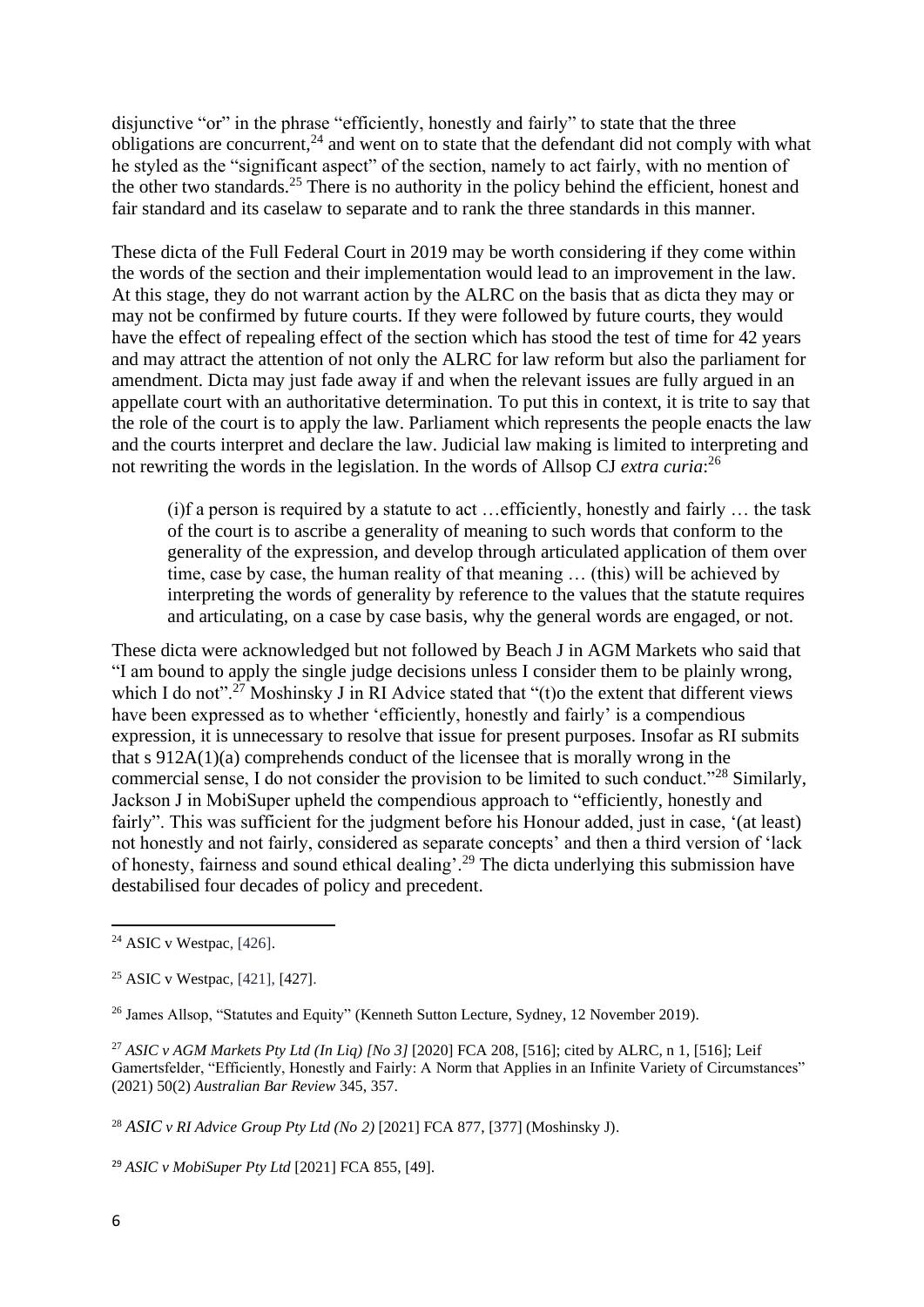Any future court will be guided by a purposive rather than a literal construction - a construction that would promote the purpose or object underlying the Act is to be preferred to a construction that would not promote that purpose or object: $30$ 

Another general consideration relevant to statutory construction … concerns the matter of purposive construction. In the interpretation of a provision of an Act, a construction that would promote the purpose or object underlying the Act is to be preferred to a construction that would not promote that purpose or object.

There is no reason s  $912A(1)(a)$  cannot be given a purposive reading as its objects are clear and unambiguous.<sup>31</sup> The courts are not legislatures or law reform agencies, and they must remember that "(t)he primary object of statutory construction is to construe the relevant provision so that it is consistent with the language and purpose of all the provisions of the statute".<sup>32</sup> In the words of Chief Justice John Doyle:<sup>33</sup>

judicial law making is the same as legislation in the sense that the extent that it is the exercise of a power to determine for the first time that a legal rule exists. But the judicial exercise of the power is confined in a significant manner by a common law rule that legislation prevails over the common law

In the words of McHugh J, "(t)he common law is the product of eight hundred years of judicial law-making,"<sup>34</sup> now made clearer by the *Acts Interpretation Act 1901* (Cth) when it says in s 15AA that "(i)n interpreting a provision of an Act, the interpretation that would best achieve the purpose or object of the Act (whether or not that purpose or object is expressly stated in the Act) is to be preferred to each other interpretation".

#### **(4)** *The Disjunctive Interpretation Would Destroy the Hendiadys of the Three Part Standard of Efficient, Honest and Fair*

Section 912A(1)(a) is clear when it states that the holder of an AFSL must do all things "efficiently, honestly and fairly". The ALRC has overlooked the record of over 40 years of policy and case law on the section when it alleges that the compendious reading requiring evidence of conduct which is not efficient, honest and fair is "inherently more complex" than conduct which breaches only one of the standards . (ALRC, [13.63]).The only evidence for this assertion are the two dicta and one academic article discussed above. This assertion misses the point of the section that the offending conduct must fail the three standards of

<sup>34</sup> M H McHugh, "The Law-making Function of the Judicial Process – Part I" (1988) 62(1) *Australian Law Journal* 15, 15.

<sup>30</sup> *Carr v Western Australia* [2007] 232 CLR 138, [5]-[6] (Gleeson CJ), cited by J J Spigelman, "The Intolerable Wrestle: Developments in Statutory Interpretation" (2021) 84(12) *Australian Law Journal* 822, 827.

<sup>&</sup>lt;sup>31</sup> Compare Stephen Bottomley, "A Framework for Understanding the Interpretation of Corporate Law in Australia", Ch 9 of Suzanne Corcoran and Stephen Bottomley, *Interpreting Statutes* (Federation Press, 2005), 156-157.

<sup>&</sup>lt;sup>32</sup> *Project Blue Sky Inc v Australian Broadcasting Authority* (1998) 194 CLR 35, [69], cited by J J Spigelman, "The Intolerable Wrestle: Developments in Statutory Interpretation" (2021) 84(12) *Australian Law Journal* 822, 824.

<sup>33</sup> J J Doyle, "Judicial Lawmaking - Is Honesty the Best Policy" (1995) 17(1) *Adelaide Law Review* 161, 181.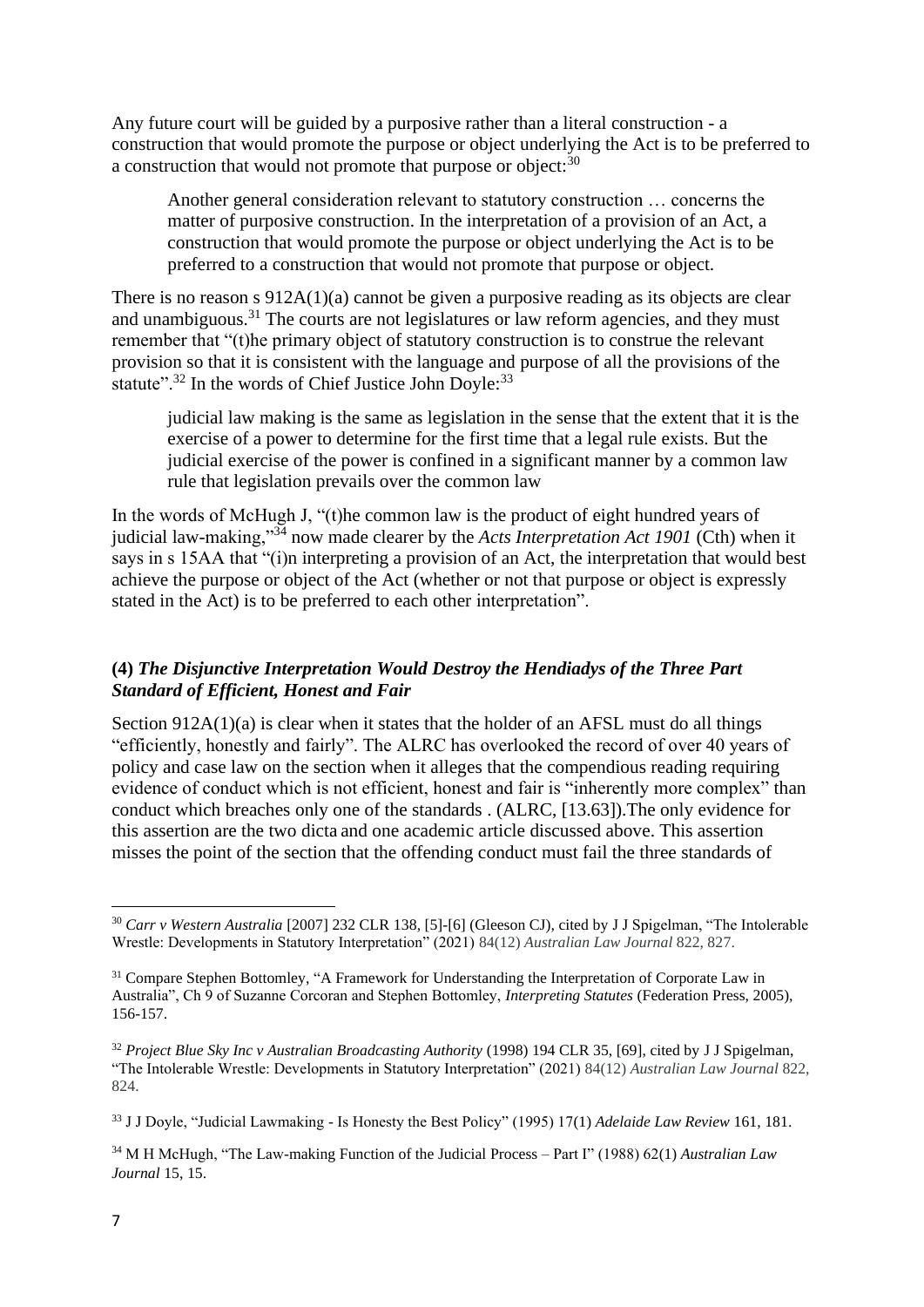efficient, honest and fair. Conduct which is, for example, unfair would not fulfil the three conjunctive tests and would not be in breach of the section.

The ALRC offers no evidence – and recognises that it may not be "not be entirely free from doubt" (ALRC, [13.65]) - to support its assertion that the separate articulation of the individual standards would provide greater expressive power, remove the existing uncertainty, and permit a simpler assessment of whether conduct had contravened the provision or not (ALRC, [13.64]). This would indeed involve a major change in the underlying policy intent of the existing law (ALRC, [13.65]). Further, there is wishful thinking by the ALRC when it asserts with no evidence that breaking the hendiadys "would be a meaningful improvement that could facilitate greater compliance with, and understanding of, the law. The marginal costs involved in such a change are likely to be outweighed by these benefits, which would include limiting the need for future litigation on this issue". (ALRC, [13.67]). This assumes that there is currently non-compliance with and poor understanding of the current standards, which is not evident in the policy and case law on efficient, honest and fair.

I do not support the ALRC's proposal to replace the current conjunctive "and" with the disjunctive "or" in line with the dicta of Allsop CJ and O'Bryan J.<sup>35</sup> AAT Senior Member Peter Taylor QC in Re Hres correctly identified efficient, honest and fair as a hendiadys, from the Greek, where an idea is expressed by two independent words like "nice and warm"<sup>36</sup> or "law and order".<sup>37</sup> The component parts of hendiadys may differ in meaning but they come together with impact. For example, Heydon J in the High Court, with whom the other judges agreed, in a victims compensation claim for "symptoms and disability" recognised the expression as a single idea expressed in two words connected by a conjunction, a "composite or portmanteau phrase" or a hendiadys which avoided a conflict between a conjunctive and a disjunctive interpretation.<sup>38</sup> To break up the hendiadys, or to replace the conjunctive reading with a disjunctive reading, would mean that the statutory obligation would be breached for one only of the three standards. This would introduce an either/or standard, and would weaken the operation of the hendiadys. Jackson J in MobiSuper was correct when he cited Allsop CJ for his warning against "elevating phrases used by judges in individual cases to explain their approach to (efficient, honest and fair) into rules of general application".<sup>39</sup> In the words of Herbert Smith Freehills, this would make the standard of fairness "more equal than others" in the words of George Orwell's *Animal Farm* satire on communism (1945).<sup>40</sup>

I do not accept the ALRC's assertion that "the separate articulation of the individual norms of 'efficiently, honestly and fairly' would provide greater expressive power, remove the existing uncertainty, and permit a simpler assessment of whether conduct had contravened the provision or not" (ALRC, [13.64]). Overruling over 40 years of policy and caselaw on the

 $35$  Above, n 1.

<sup>36</sup> *Hres and Australian Securities and Investments Commission* [2008] AATA 707, [24].

<sup>37</sup> Michelle Sanson, *Statutory Interpretation* (2016) 151, where the law is one thing and order is another.

<sup>38</sup> *Victims Compensation Fund Corporation v Brown* [2003] HCA 54, [34] (Heydon J).

<sup>39</sup> *ASIC v MobiSuper Pty Ltd* [2021] FCA 855, [49], after citing Allsop CJ in ASIC v Westpac, [174].

<sup>40</sup> Herbert Smith Freehills, "EHF in Focus: Dissecting the Efficiently, Honestly and Fairly Obligation with a Governance Lens", 27 September 2021. Fairness being the one upheld by Allsop CJ and O'Bryan J in ASIC v Westpac, [170], [427].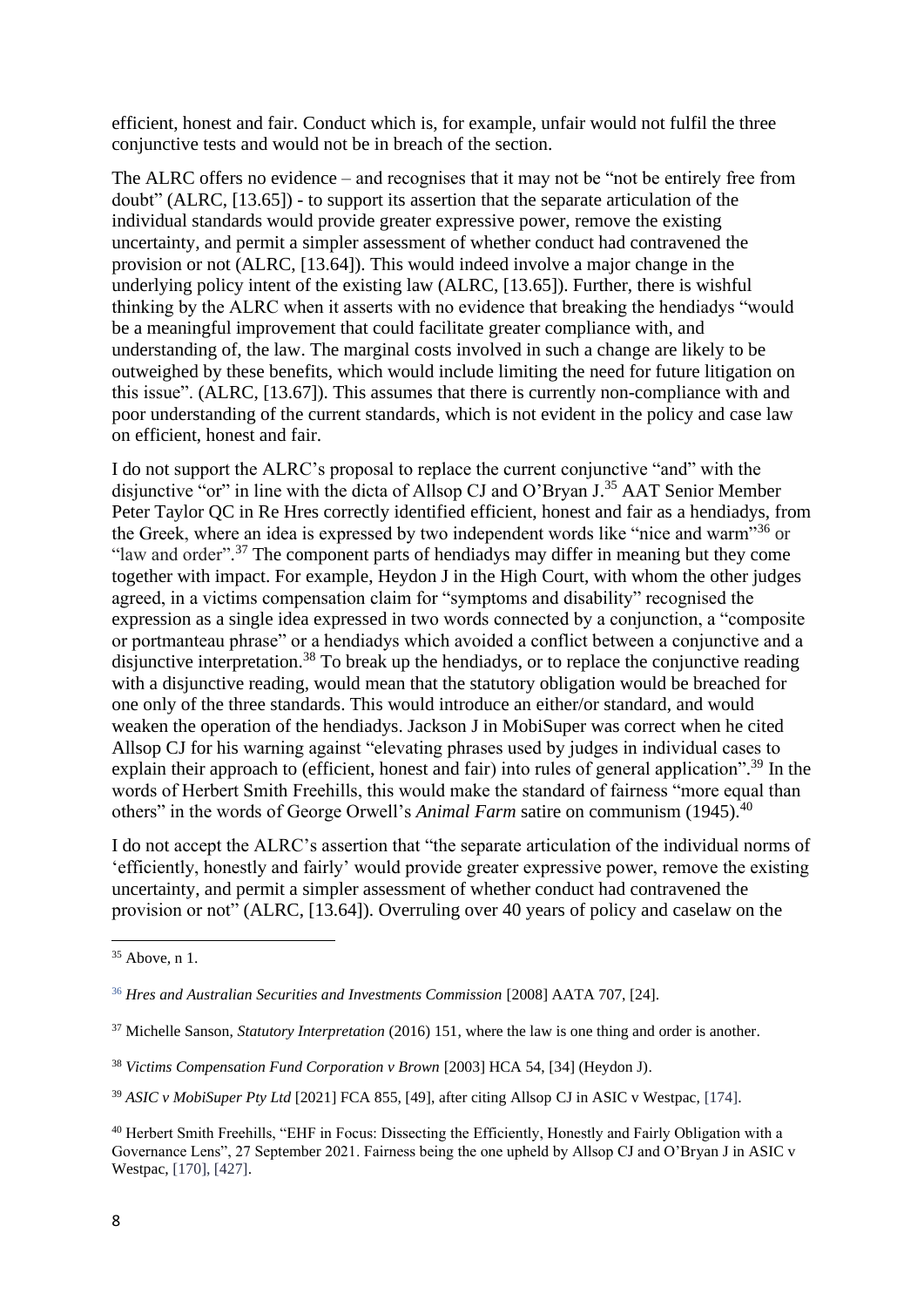basis of two dicta and one academic article with no or little analysis of the case law would be based on an assertion by the ALRC without authority that there is "existing uncertainty" in the statutory conjunctive definition (ALRC, [13.64]). This is further magnified by the ALRC citing the Explanatory Memorandum's explanation of the same words used in a different context in the National Consumer Credit Protection Bill 2009 (Cth) s 47 (ALRC, [13.65]- [13.66]) to advance the proposition that the "efficiently, honestly and fairly" obligation in s 47 means that conduct which is efficient may "in all likelihood" (ALRC, [13.65]) not meet the required standard of honesty or fairness and hence the three standards are to stand alone.<sup>41</sup> Interpretation of the same words or phrase must always be done in context and with reference to their purpose.

I do not accept the ALRC's assertion that "the separate articulation of the individual norms of 'efficiently, honestly and fairly' would provide greater expressive power, remove the existing uncertainty, and permit a simpler assessment of whether conduct had contravened the provision or not." (ALRC, [13.64]). Overruling 34 years of caselaw on the basis of two dicta with no or little analysis of the case law would be based on an assertion by the ALRC without authority that there is "existing uncertainty" in the conjunctive (ALRC, [13.64]).

I do accept the assertion of the ALRC that an amendment to articulate each of the norms separately not be "entirely free from doubt" (ALRC, [13.65]) and I do not accept the assertion that it would not involve a change in the underlying policy intent of the existing law (ALRC, [13.65]).

#### **(5)** *The Conjunctive Interpretation is Confirmed in Almost 40 Years of Case Law*

In practical terms, the question raised in my submission is whether any one of the three standards of efficient, honest and fair is "conditioned" (ALRC, [13.55]) by the others or whether each stands alone as an individual standard. The conjunctive test which requires proof of each of the three standards was the intention when the section was drafted, and it has been applied in case law many times. It has never been overruled and has stood the test of time for 42 years. An early report in 1985 by the then NCSC on efficient, honest and fair stated that the three tests set out what is required of a licence holder, recognised the conjunction "and" and made no suggestion that the three standards of conduct could be cherrypicked.<sup>42</sup>

From the start Young J said that the phrase was compendious:  $43$ 

To illustrate, a police officer may very well be most efficient in control of crime if he just shot every suspected criminal on site. It would save a lot of time in arresting, preparing for trial, trying and convicting the offender. However, that would hardly be fair. Likewise, a judge could get through his list most efficiently by finding for the plaintiff or the defendant as a matter of course, or declining to listen to counsel, but

<sup>&</sup>lt;sup>41</sup> Explanatory Memorandum, National Consumer Credit Protection Bill 2009 (Cth) [2.113], cited by ALRC, n 1, [13.65].

<sup>42</sup> National Companies and Securities Commission, *A Review of the Licensing Provisions of the Securities Industry Act and Codes* (1985) [7.31] – [7.35].

<sup>43</sup> *Story v National Companies and Securities Commission* (1988) 13 NSWLR 661, 672.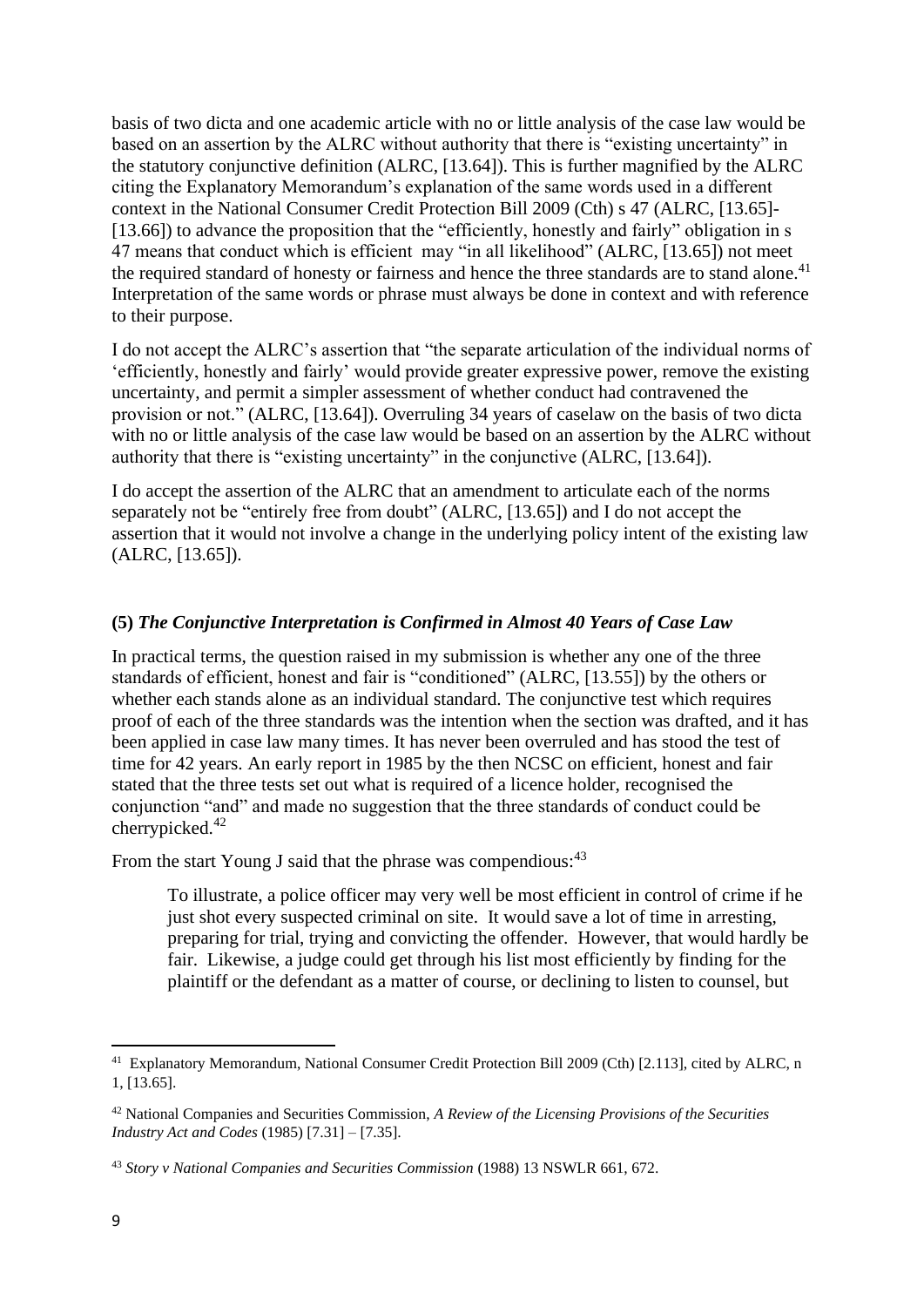again that would hardly be the most fair way to proceed.<sup>44</sup> Considerations of this nature incline my mind to think that the group of words "efficiently, honestly and fairly" must be read as a compendious indication meaning a person who goes about their duties efficiently having regard to the dictates of honesty and fairness, honestly having regard to the dictates of efficiency and fairness, and fairly having regard to the dictates of efficiency and honesty.

Allsop CJ recognised the standard as a "composite or compendious phrase or expression ... (which does) ... not admit of a comprehensive definition".<sup>45</sup> The words are joined with "and" and on first principles of statutory interpretation, they are to be read together as a whole. As they are not disjunctive – joined with "or" – they cannot be read as standalone individual standards. This basic rule is explained in any book on statutory interpretation,<sup>46</sup> and is subject to the power of the court to read "and" as "or" and vice versa if there is considered to be what has been described as a printing error, which is certainly not relevant in this context.

There is nothing uncertain about the meaning of efficient, honest and fair, as confirmed by Gleeson J as the primary judge in ASIC v Westpac<sup>47</sup> who cited the first instance cases of Story,<sup>48</sup> Elrington Nominees,<sup>49</sup> Camelot,<sup>50</sup> Cassimatis (No 8),<sup>51</sup> Avestra Asset Management<sup>52</sup> and Re Hres<sup>53</sup> all of which upheld the conjunctive reading. To these can now be added AGM Markets, <sup>54</sup> MobiSuper<sup>55</sup> and RI Advice Group.<sup>56</sup>

The ALRC proposal for separate paragraphs for efficient, honest and fair would render obsolete the following concise and elegant submission by ASIC, which Leigh Masel as one

<sup>47</sup> *ASIC v Westpac Securities Administration Ltd, in the matter of Westpac Securities Administration Ltd* [2018] FCA 2078, [413] – [429] (Gleeson J), cited in *ASIC v Westpac* [2019] FCAFC 18, [171] per Allsop CJ.

 $48$  Above, n 10.

<sup>50</sup> *ASIC v Camelot Derivatives Pty Ltd (In Liq)* [2012] FCA 414.

<sup>44</sup> *Story v National Companies and Securities Commission* (1988) 13 NSWLR 661, 672. The first three sentences were cited by O'Bryan J in ASIC v Westpac [2019] FCAFC 18, [424].

<sup>45</sup> *ASIC v Westpac Securities Administration Limited* [2019] FCAFC 18, [172].

<sup>46</sup> See, eg, Scott Guy, *Statutory Interpretation* (Lawbook Co 2014) [2.145]; Perry Herzfeld and Thomas Price, *Statutory Interpretation Principles* (Lawbook 2014) [3.120].

<sup>49</sup> *R I [Elrington Nominees Pty Ltd v Corporate Affairs Commission \(SA\)](https://jade.io/citation/8446822)* [1989] SASC 1941.

<sup>51</sup> *ASIC v Cassimatis (No 8)* [2016] FCA 1023.

<sup>52</sup> *ASIC v Avestra Asset Management Ltd (In Liq*) [2017] FCA 497.

<sup>53</sup> *Hres and ASIC* [2008] AATA 707.

<sup>54</sup> *ASIC v AGM Markets Pty Ltd (In Liq) [No 3]* [2020] FCA 208; cited by ALRC, n 1, chapter 13; Gamertsfelder, n 27, 357.

<sup>55</sup> *ASIC v MobiSuper Pty Ltd* [2021] FCA 855.

<sup>56</sup> *ASIC v RI Advice Group Pty Ltd (No 2)* [2021] FCA 877, [377] (Moshinsky J).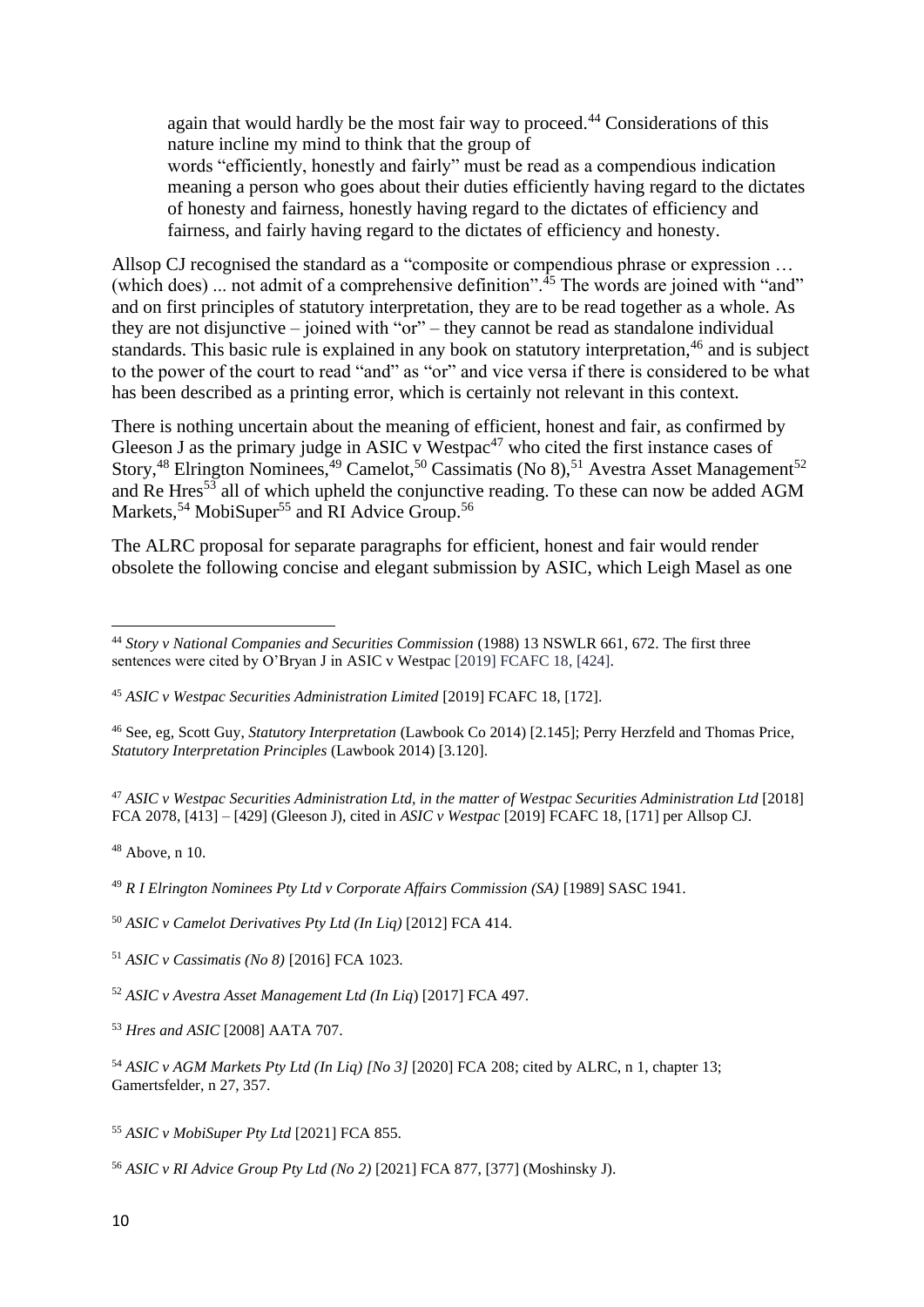of its original architects would have been chuffed to read. Foster J held the following to be correct: 57

(a) The words "efficiently, honestly and fairly" must be read as a compendious indication meaning a person who goes about their duties efficiently having regard to the dictates of honesty and fairness, honestly having regard to the dictates of efficiency and fairness, and fairly having regard to the dictates of efficiency and honesty: *Story [v National Companies and](https://jade.io/citation/1322594)  [Securities Commission](https://jade.io/citation/1322594)*

 (b) The words "efficiently, honestly and fairly" connote a requirement of competence in providing advice and in complying with relevant statutory obligations: *[Re Hres and ASIC](https://jade.io/article/692961)*. They also connote an element not just of even handedness in dealing with clients but a less readily defined concept of sound ethical values and judgment in matters relevant to a client's affairs: *[Re Hres and Australian Securities and Investments Commission](https://jade.io/article/692961)*

 (c) The word "efficient" refers to a person who performs his duties efficiently, meaning the person is adequate in performance, produces the desired effect, is capable, competent and adequate: *[Story v National Companies and Securities Commission](https://jade.io/citation/1322594)*. Inefficiency may be established by demonstrating that the performance of a licensee's functions falls short of the reasonable standard of performance by a dealer that the public is entitled to expect: *[Story v](https://jade.io/citation/1322594)  [National Companies and Securities Commission.](https://jade.io/citation/1322594)*

 (d) It is not necessary to establish dishonesty in the criminal sense: *R J Elrington Nominees Pty Ltd v Corporate Affairs Commission* (SA). The word "honestly" may comprehend conduct which is not criminal but which is morally wrong in the commercial sense: *R J Elrington Nominees Pty Ltd v Corporate Affairs Commission* (SA)

 (e) The word "honestly" when used in conjunction with the word "fairly" tends to give the flavour of a person who not only is not dishonest, but also a person who is ethically sound: *[Story v National Companies and Securities Commission](https://jade.io/citation/1322594).*

The first consideration of the efficient, honest and fair standard by an appellate court was in the Full Federal Court decision in *ASIC v Westpac*<sup>58</sup> in 2019 which the ALRC has asserted has given rise to "conflicting case law" on the standard of efficient, honest and fair, (ALRC, [13.43]) magnified by citation of an academic article by Anderson which asserts that "a cloud of uncertainty now hangs over the future treatment"<sup>59</sup> of the efficient, honest and fair standard (ALRC, [13.63]).

I submit that there is no "uncertainty" in the judgment and that there is nothing to be clarified (ALRC, [13.54]). The three judges correctly applied the standard as a compendious single, composite concept rather than as three discrete behavioural norms - Allsop  $CI^{60}$ , Jagot J<sup>61</sup> and

 $59$  Above, n 2.

<sup>60</sup> ASIC v Westpac, [170].

 $61$  ASIC v Westpac, [289].

<sup>57</sup> *ASIC v Camelot Derivatives Pty Ltd (In Liq)* [2012] FCA 414, [69] (citations deleted), cited by Zarkovic, below n 69, 277 to show "what (the) meaning is" of "efficiently, honestly and fairly".

<sup>&</sup>lt;sup>58</sup> The conjunctive reading of the efficient, honest and fair standard was upheld by the High Court without comment in *Westpac Securities Administration Ltd v Australian Securities and Investments Commission* [2021] HCA 3, [36].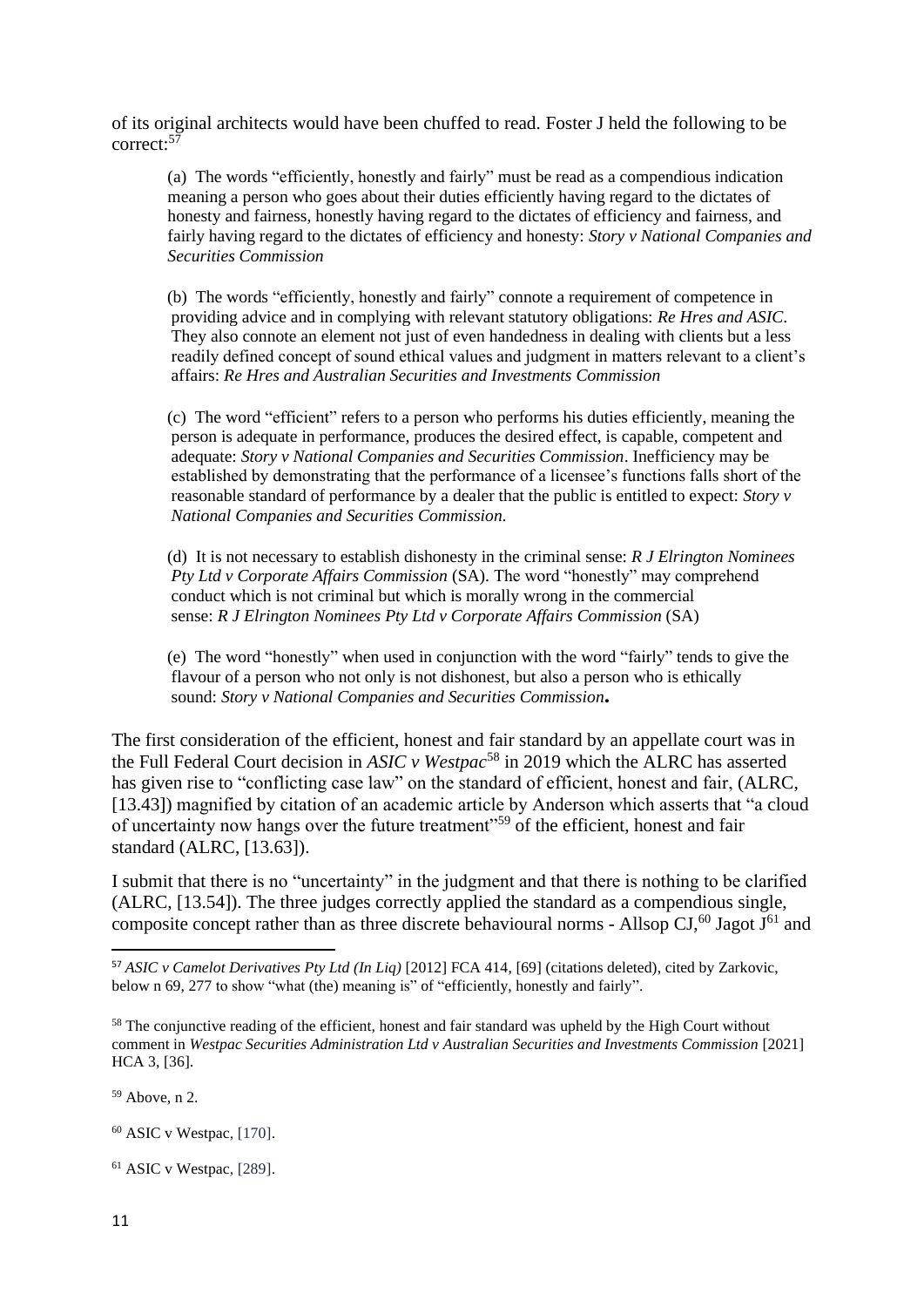O'Bryan J.<sup>62</sup> Allsop CJ upheld the previously defined "composite or compendious phrase or expression"<sup>63</sup> efficient, honest and fair as "part of the statute's legislative policy to require social and commercial norms or standards of behaviour<sup>64</sup> ... expressed as an abstraction ... to be directed to the conduct case by case".<sup>65</sup> He acknowledged that instances or examples of conduct caught by the phrase would be "helpful and provide guidance, as well as an articulation or description of the norms involved",<sup>66</sup> but he did not cite the academic literature to this effect.<sup>67</sup> He then appeared to question precedent when he said that " $(c)$ are needs to be taken that phrases used by judges in individual cases … do not become rules to apply as defaults for the proper process of characterisation by reference to the words used by Parliament as to whether a body of conduct satisfied or failed to satisfy the norm."<sup>68</sup>

Jagot J upheld the judgment of Gleeson J as the primary judge<sup>69</sup> that Westpac's "systemic sharp practice"<sup>70</sup> was "sufficiently egregious" to amount to a breach of the conjunctive standard of efficient, honest and fair.<sup>71</sup>

The ALRC has made another assertion when it claims that an amendment to separately articulate each of the norms into individual standards would not involve a change in the "underlying policy intent of the existing law" (ALRC, [13.65]). Conduct which is efficient will fail the standard if it is not honest or fair.

The comment by the ALRC that "resolution does not matter much" (ALRC, [13.61]) would not apply if the "and" in "efficiently, honestly and fairly" were replaced with "or", as the words Young J in Story cited by ALRC would no longer apply if the three standards were individual: <sup>72</sup>

in the long run it does not seem to me to much matter whether one reads the words cumulatively or disjunctively, because unless a licence holder possesses the three

 $64$  ASIC v Westpac, [173].

<sup>65</sup> ASIC v Westpac, [173], citing WMC Gummow, "The Common Law and Statute" in *Change and Continuity: Statute, Equity and Federalism* (Oxford University Press, 1999) at 18–19.

<sup>66</sup> ASIC v Westpac, [172].

<sup>67</sup> Latimer, n 8; Anderson, n 2; Jessica Zarkovic, "Are the "Efficiently, Honestly and Fairly" and Unconscionable Conduct Civil Penalty Provisions Equally Effective in Combating Unfair Practices by Licensees" (2020) 48(3) *Australian Business Law Review* 272; Gamertsfelder, n 27.

 $68$  ASIC v Westpac, [173].

<sup>69</sup> ASIC v Westpac*,*[286].

<sup>70</sup> ASIC v Westpac, [290].

<sup>71</sup> ASIC v Westpac*,*[289].

<sup>72</sup> *Story v National Companies and Securities Commission* (1988) 13 NSWLR 661, 672, quoted by ALRC, n 1, [13.61]; Gamertsfelder, n 27, 358.

 $62$  ASIC v Westpac, [426].

 $63$  ASIC v Westpac, [172].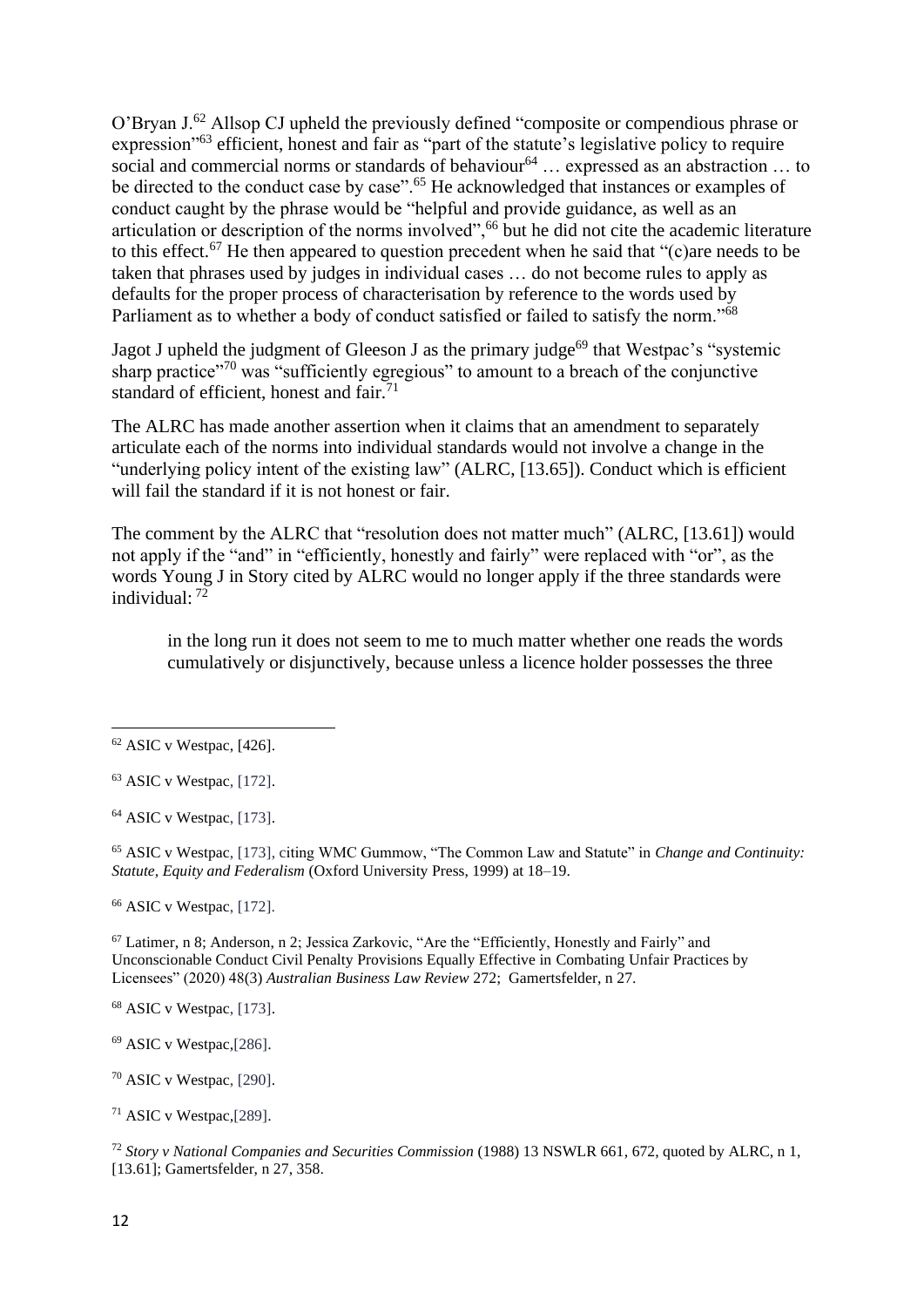attributes whether as one package or as three separate parcels (it will contravene the provision).

The fact that this quotation would no longer apply again shows that the ALRC proposal would have negative consequences and that if implemented, it would destroy the three part standard of efficient, honest and fair and would render obsolete its caselaw. This leads to the conclusion of my submission that "efficiently, honestly and fairly" is a composite phrase made up of three standards joined with "and". Beach J said correctly in AGM Markets that:<sup>73</sup>

It is not in doubt that a contravention of the "efficiently, honestly and fairly" standard of s [912A\(1\)](https://jade.io/article/216652/section/18087) of the [Act](https://jade.io/article/216652) does not require a contravention or breach of a separately existing legal duty or obligation, whether statutory, fiduciary, common law or otherwise. The statutory standard itself the source of the obligation:

I conclude this submission to support the quotation from Beach J who stated correctly that "it is not justifiable to take one word from a composite phrase, artificially elevate its significance and read it in a manner asymmetrically".<sup>74</sup>

# **(6)** *Submission - Repeat, Shelve Proposal A20(a)*

The standard of efficient, honest and fair was well planned over 40 years ago, and like "misleading or deceptive" in s 18 of the Australian Consumer Law, the scope of doing all things "efficiently, honestly and fairly" keeps giving as case law continues to expand into new fact situations and areas, as discussed in the author's two previous articles in this journal.

I submit that the two dicta in the Full Federal Court and one academic article which question the conjunctive reading of efficient, honest and fair have distracted the ALRC. Two dicta and one article should not be the ground for new legislation unless and until there is evidence of failure of the current law and an authoritative determination by an appellate court following full argument.

The three words make a single idea or hendiadys joined by "and". To separate these into three proposed individual and disjunctive standards would result in one of the standards being, in the words of author George Orwell in 1945, more equal than others. I submit that there is nothing calling for correction by the ALRC proposal with possible future legislation. The conjunctive interpretation of efficient, honest and fair has been confirmed in 40 years of policy and case law and has stood the test of time.

# *(7) Further Research*

Locating hard copy documents on the efficient, honest and fair standard from the early 1980s would help to remind current generations of the purpose of the conjunctive standard.

I suggest that the ALRC check whether the ASIC library holds any of the old hard copy speeches by Leigh Masel where he set out his vision for the new standard of efficient, honest

<sup>73</sup> *ASIC v AGM Markets Pty Ltd (in liq) [No 3]* [2020] FCA 208, [512].

<sup>74</sup> *ASIC v AGM Markets Pty Ltd (in liq) [No 3]* [2020] FCA 208, [528], cited by, eg, Gamertsfelder, n 27, 358.